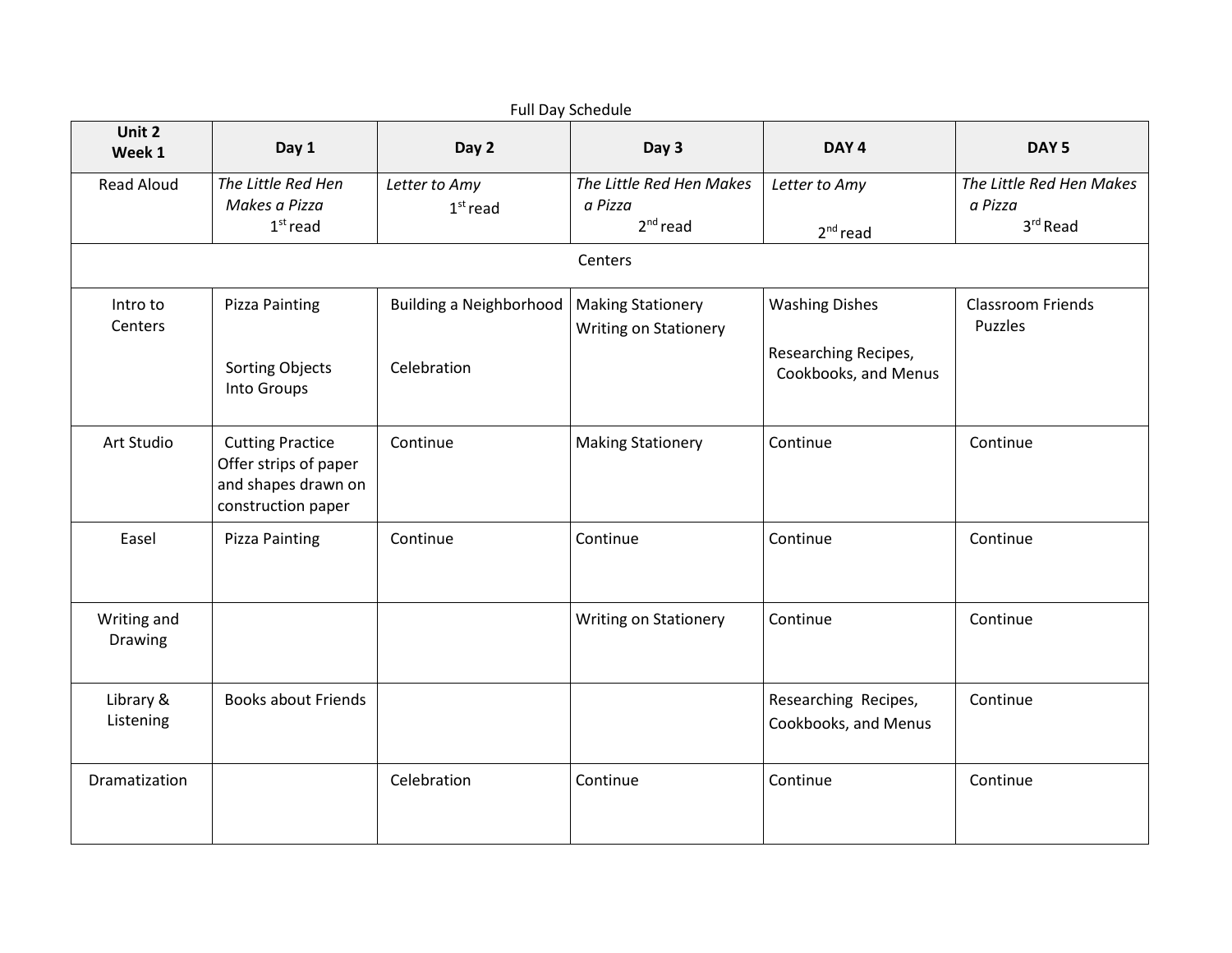| <b>Blocks</b>              |                                               | <b>Building a Neighborhood</b> | Continue                     | Continue                                  | Continue                                                                                                                     |
|----------------------------|-----------------------------------------------|--------------------------------|------------------------------|-------------------------------------------|------------------------------------------------------------------------------------------------------------------------------|
| Discovery<br>Table         | <b>Washing Dishes</b>                         | Continue                       | Continue                     | Continue                                  | Continue                                                                                                                     |
| Puzzles &<br>Manipulatives | Sorting Objects Into<br>Groups                | Continue                       | Continue                     | <b>Classroom Friends Puzzles</b>          | Continue                                                                                                                     |
| Technology                 | small group-making pizzas                     |                                |                              | library-researching recipes; create ebook |                                                                                                                              |
| Thinking<br>&<br>Feedback  |                                               |                                |                              |                                           |                                                                                                                              |
| SWPL<br>Whole<br>Group     | Refer to Clipboard directions                 |                                |                              |                                           |                                                                                                                              |
| Whole Group<br>Lessons     | LFOAI:<br><b>Cooking Pans</b><br>and Utensils | Math:<br>Mouse's First Fall    | LFOAI:<br>From Farm to Table | LFOAI: Beautiful Stuff                    | Problem Story (class<br>discusses issues<br>impacting classroom<br>community)<br>or<br><b>Social Emotional</b><br>Curriculum |

| Small         | <b>Group1 Literacy</b>              | Group1 Literacy                     |  |
|---------------|-------------------------------------|-------------------------------------|--|
| <b>Groups</b> | High Support: Making Pizza          | Medium Support: Friendship Pictures |  |
|               | Group 2 Math                        | Group 2 Math                        |  |
|               | Low Support: Sort it Out            | Low Support: Classifying            |  |
|               | <b>Group 3 Independent</b>          | <b>Group 3 Independent</b>          |  |
|               | Book Browsing or Activity of Choice | Dough Letters                       |  |